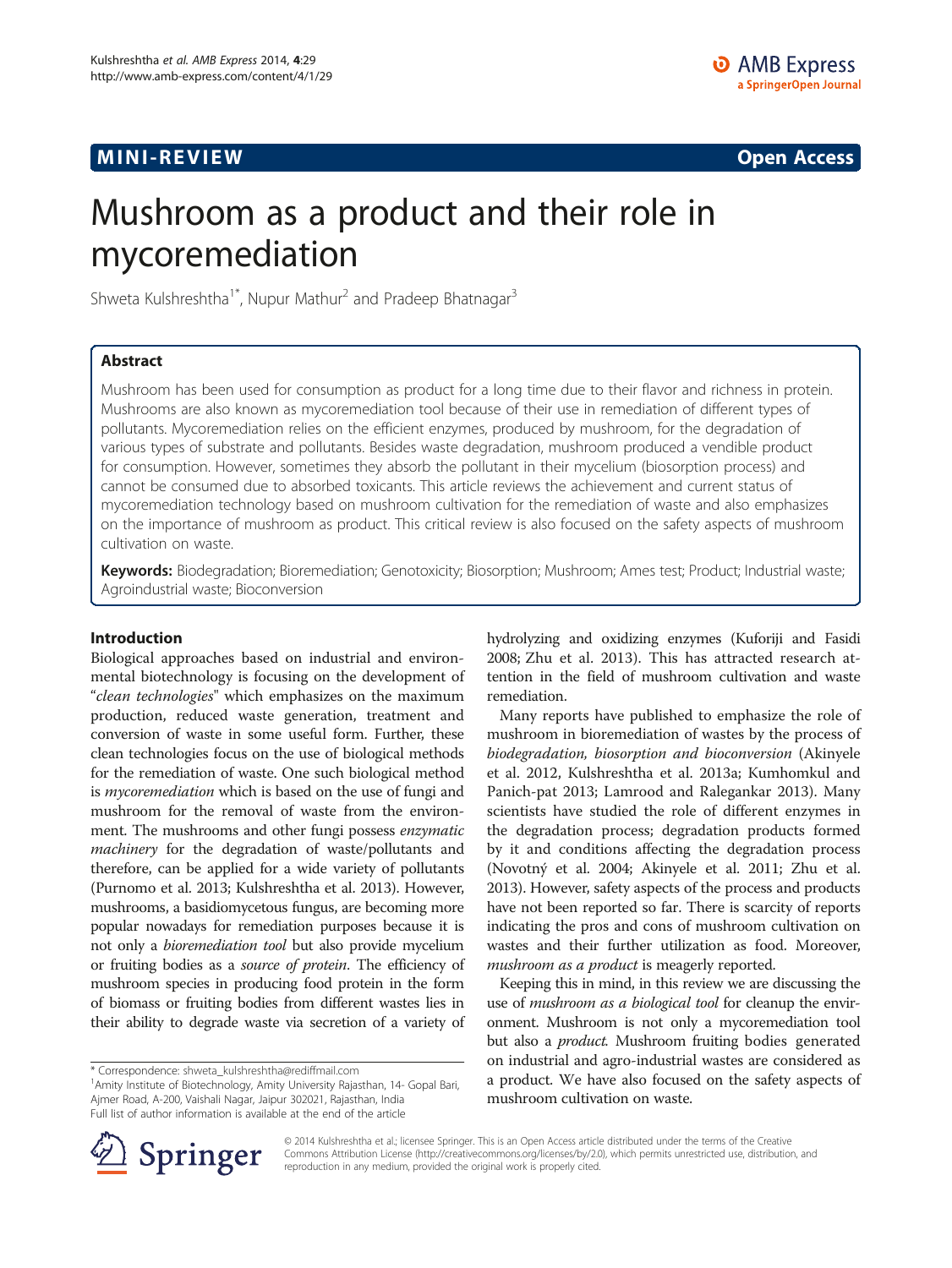# Mushroom as a product

Mushrooms are the product of biological origin and can be developed from biological wastes, agricultural wastes, agro-industrial wastes and industrial wastes. Besides this, these mushrooms can be used as a source of proteins, amino acids and several biological active molecules which not only provide nutrition but also use for therapeutic purposes (Table 1). Therefore, these can be considered as an important product.

Edible mushrooms are highly nutritious and can be compared with eggs, milk and meat (Oei [2003](#page-6-0)). Mushroom is a protein rich food and has been considered as the source of single cell protein. These are easily digestible and possess a high amount of amino acids but lacks cholesterol. These possess high quantities of fibers, few sugars and low calories and a high quantity of the amino acids phenylalanine, threonine and tyrosine.

As far as the nutrient profile of mushroom are concerned, these are influenced by many factors including the type of substrate on which these are cultivated. There are some differences in the nutrient content of the mushroom cultivated on different substrates (Mabrouk and Ahwanyi [2008;](#page-6-0) Akinyele et al. [2011](#page-5-0); Kulshreshtha et al. [2013b](#page-6-0)). However, this change in nutritional content never found to affect their edibility. Therefore, it is still a beneficial technology because it solves two major problems simultaneously i.e. waste accumulation and shortage of proteinaceous food.

Besides, use for edible purpose, mushroom is used for other industrial processes like biopulping and biobleaching. Hence, the importance of this as product cannot be ignored.

# Mushroom as mycoremediation tool

Remediation through fungi is also called as mycoremediation. Mycoremediation tool refers to mushrooms and their enzymes due to having ability to degrade a wide variety of environmentally persistent pollutants, transform industrial and agro-industrial wastes into products.

# Mycoremediation potential of mushroom

Mushroom uses different methods to decontaminate polluted spots and stimulate the environment. These methods include - (i) Biodegradation (ii) Biosorption (iii) Bioconversion.

## Biodegradation

The term 'Biodegradation' is used to describe the ultimate degradation and recycling of complex molecule to its mineral constituents. It is the process which leads to complete mineralization of the starting compound to simpler ones like  $CO<sub>2</sub>$ , H<sub>2</sub>O, NO<sub>3</sub> and other inorganic compounds by living organisms. A lot of research has been done on the degradation abilities of mushroom and their enzymes and is depicted in Table [2](#page-2-0). Many reports have been published on the compounds produced by degradation of various wastes and factor affecting the processes.

Mushroom can produce extracellular peroxidases, ligninase (lignin peroxidase, manganese dependent peroxidase and laccase), cellulases, pectinases, xylanases and oxidases (Nyanhongo et al. [2007](#page-6-0)). These are able to oxidize recalcitrant pollutants in vitro. These enzymes are typically induced by their substrates.

These enzymes have also been found to *degrade non*polymeric, recalcitrant pollutants such as nitrotoluenes (VanAcken et al. [1999\)](#page-6-0), PAHs (Hammel et al. [1991](#page-5-0); Johannes et al. [1996\)](#page-5-0), organic and synthetic dyes (Ollikka et al. [1993](#page-6-0); Heinfling et al. [1998](#page-5-0)), and pentachlorophenol (Lin et al. [1990](#page-6-0)) under in vitro conditions. Recently, it is reported that mushroom species are able to *degrade* polymers such as plastics (da Luz et al. [2013\)](#page-5-0).

The biodegradation mechanism is very complex. The reason is the influence of other biochemical systems and interactions of ligninolytic enzymes with cytochrome P450 monooxygenase system, hydroxyl radicals and the level of  $H_2O_2$  which are produced by the mushroom.

# Biosorption

The second important process of removal of metals/pollutants from the environment by mushroom is - biosorption. Biosorption is considered as an alternative to the remediation of industrial effluents as well as the recovery of metals present in effluent. Biosorption is a process based on the sorption of metallic ions/pollutants/xenobiotics from effluent by live or dried biomass which often exhibits a marked tolerance towards metals and other adverse

Table 1 Role of mushroom as an important product

|                | $1900$ T TOR OF HIGHINGTH 43 GH HILPOT GIRL PLOGUES                                                               |                                                                         |                                                                   |  |
|----------------|-------------------------------------------------------------------------------------------------------------------|-------------------------------------------------------------------------|-------------------------------------------------------------------|--|
| S. no.         | Mushroom                                                                                                          | As a product                                                            | <b>References</b>                                                 |  |
|                | Pleurotus, Agaricus, Ganoderma Schizophyllan commune,<br>Grifola frondosa Coriolus versicolor, Ganoderma lucidum, | Used as medicine to boost immune<br>responses against cancer            | Kodama et al. (2002); Gao et al. (2003);<br>Maehara et al. (2012) |  |
| $\mathcal{L}$  | Pleurotus, Agaricus,                                                                                              | Possess antimutagenic or antigenotoxic<br>power to fight against cancer | Gameiro et al. (2013); Kang et al. (2012)                         |  |
| 3              | Ganoderma lucidum, Phellinus rimosus, Pleurotus florida<br>and Pleurotus pulmonaris                               | Used as antioxidant and antitumor agent                                 | Ajith and Janardhanan (2007)                                      |  |
| $\overline{4}$ | Pleurotus, Agaricus                                                                                               | Used as food                                                            |                                                                   |  |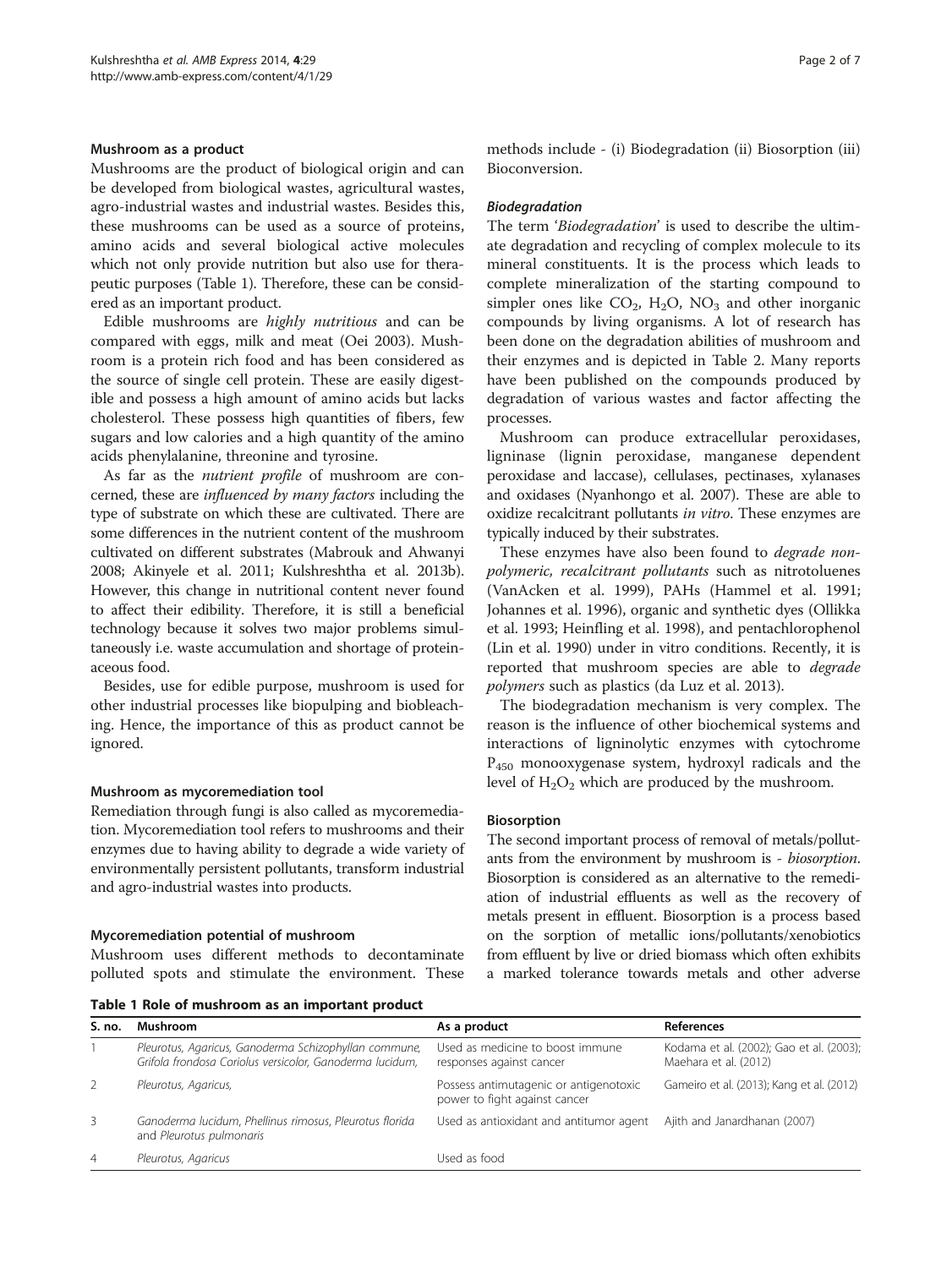<span id="page-2-0"></span>Table 2 Role of mushroom in degradation of pollutants

| S. no.         | Mushroom spp.                                          | <b>Waste/Pollutants</b>                | <b>Remarks</b>                                                                                                                                                                                                                                      | References                   |
|----------------|--------------------------------------------------------|----------------------------------------|-----------------------------------------------------------------------------------------------------------------------------------------------------------------------------------------------------------------------------------------------------|------------------------------|
|                | Pleurotus ostreatus                                    | Oxo-Biodegradable<br>plastic           | Mushrooms degraded the plastic and grew on it.                                                                                                                                                                                                      | da Luz et al. (2013)         |
| $\mathcal{P}$  | I entinula edodes                                      | 2,4-dichlorophenol                     | Mushrooms degraded 2,4-dichlorophenol (DCP)<br>by using vanillin as an activator                                                                                                                                                                    | Tsujiyama et al. (2013)      |
| 3              | Pleurotus pulmonarius                                  | Radioactive cellulosic-<br>based waste | Waste containing mushroom mycellium was solidified<br>with portland cement and then this solidified waste<br>act as first barrier against the release of radiocontaminants                                                                          | Eskander et al. (2012)       |
| $\overline{4}$ | Jelly sp., Schizophyllum<br>commune and Polyporous sp. | malachite green                        | 99.75% (Jelly sp.), 97.5% (Schizophyllum commune), 68.5%<br>(Polyporous sp.2) dye was degraded in 10 days                                                                                                                                           | Rajput et al. (2011)         |
| 5              | Pleurotus pulmonarius                                  | crude oil                              | crude oil was degraded                                                                                                                                                                                                                              | Olusola and Anslem<br>(2010) |
| 6              | Coriolus versicolor<br><b>MKACC 52492</b>              | PAH                                    | Mushroom possesses ability to degrade Poly-R 478 which<br>decides its suitability to degrade PAH. Lignin-modifying<br>enzymes laccase, manganese-dependent peroxidase<br>(MnP), and lignin peroxidase (LiP) was found to produce<br>for degradation | Jang et al. (2009)           |

conditions (Gavrilescu [2004\)](#page-5-0). Biosorbents can be prepared from mushroom mycelium and spent mushroom compost.

The uptake of pollutants/xenobiotics by mushrooms involves a combination of two processes: (i) bioaccumulation i.e. active metabolism-dependent processes, which includes both transport into the cell and partitioning into intracellular components; and (ii) biosorption i.e. the binding of pollutants to the biomass without requiring metabolic energy. Several chemical processes may be involved in biosorption, including adsorption, ion exchange processes and covalent binding. According to Mar'in et al. ([1997](#page-6-0)), the polar groups of proteins, amino acids, lipids and structural polysaccharides (chitin, chitosan, glucans) may be involved in the process of biosorption.

A lot of study has been done on the biosorptive capacity of biomass of mushroom and are shown in Table 3. It is reported that the biosorption capacity of dead biomass may be greater, similar to or less than that of living cells (Mar'in et al. [1997](#page-6-0)). In the case of biosorption, dead biomass of mushroom offers certain advantages over living cells. Dead mushroom biomass can be obtained from industries as a waste of fermentation processes. Further, this is not sensitive to concentrations of toxicants and their toxicity effects and adverse operating conditions (pH, temperature, nutrient supply, initial metal ion concentration, and the concentration of cells etc.) unlike living mushroom biomass. The uptake of xenobiotic by living cells depends on fungal species and contact time. Biosorption techniques are now becoming very popular for the removal of pollutants. Biosorption is an effective method due to the high uptake capacity and very costeffective source of the raw material.

# Bioconversion

Nowadays, the research on conversion of industrial or agro-industrial sludges into some other useful forms is going on. The most important bioconversion product is - mushroom. Any lignocellulosic waste, generated by

Table 3 Removal of pollutants by biomass of mushroom using biosorption process

| S. no          | Mushroom spp.                                             | <b>Pollutants</b>                            | <b>Remarks</b>                                                                                                                 | <b>References</b>                    |
|----------------|-----------------------------------------------------------|----------------------------------------------|--------------------------------------------------------------------------------------------------------------------------------|--------------------------------------|
|                | Agaricus bisporus,<br>Lactarius piperatus                 | Cadmium (II) ions                            | Wild L. piperatus showed higher removal efficiency<br>on Cd(II) ions compared to the cultivated A. bisporus                    | Nagy et al. (2013)                   |
| 2              | Fomes fasciatus                                           | Copper (II)                                  | Mushroom is efficient in biosorption of Cu (II) ions and<br>hot-alkali treatment increased their affinity for Cu (II) ions     | Sutherland and Venkobachar<br>(2013) |
| 3              | Pleurotus platypus, Agaricus<br>bisporus, Calocybe indica | Copper, Zinc, Iron,<br>Cadmium, Lead, Nickle | Mushrooms are efficient biosorbent for the<br>removal these ions from aqueous solution                                         | Lamrood and Ralegankar<br>(2013)     |
| $\overline{4}$ | Flammulina velutipes                                      | Copper                                       | Mushroom compost used as biosorbent for<br>removing copper ions from aqueous solution                                          | Luo et al. (2013)                    |
| 5              | Pleurotus tuber- regium                                   | Heavy metals                                 | Pleurotus tuber-regium biosorb the pollutant heavy<br>metals from the soil artificially contaminated<br>with some heavy metals | Oyetayo et al. (2012)                |
| 6              | Pleurotus ostreatus                                       | Cadmium                                      | Mushroom possess biosorption capacity and<br>mechanism of biosorption was observed                                             | Tay et al. (2011)                    |
|                | Pleurotus sajor-caju                                      | heavy metal Zn                               | Mushrooms biosorb the heavy metals                                                                                             | Jibran and Milsee Mol (2011)         |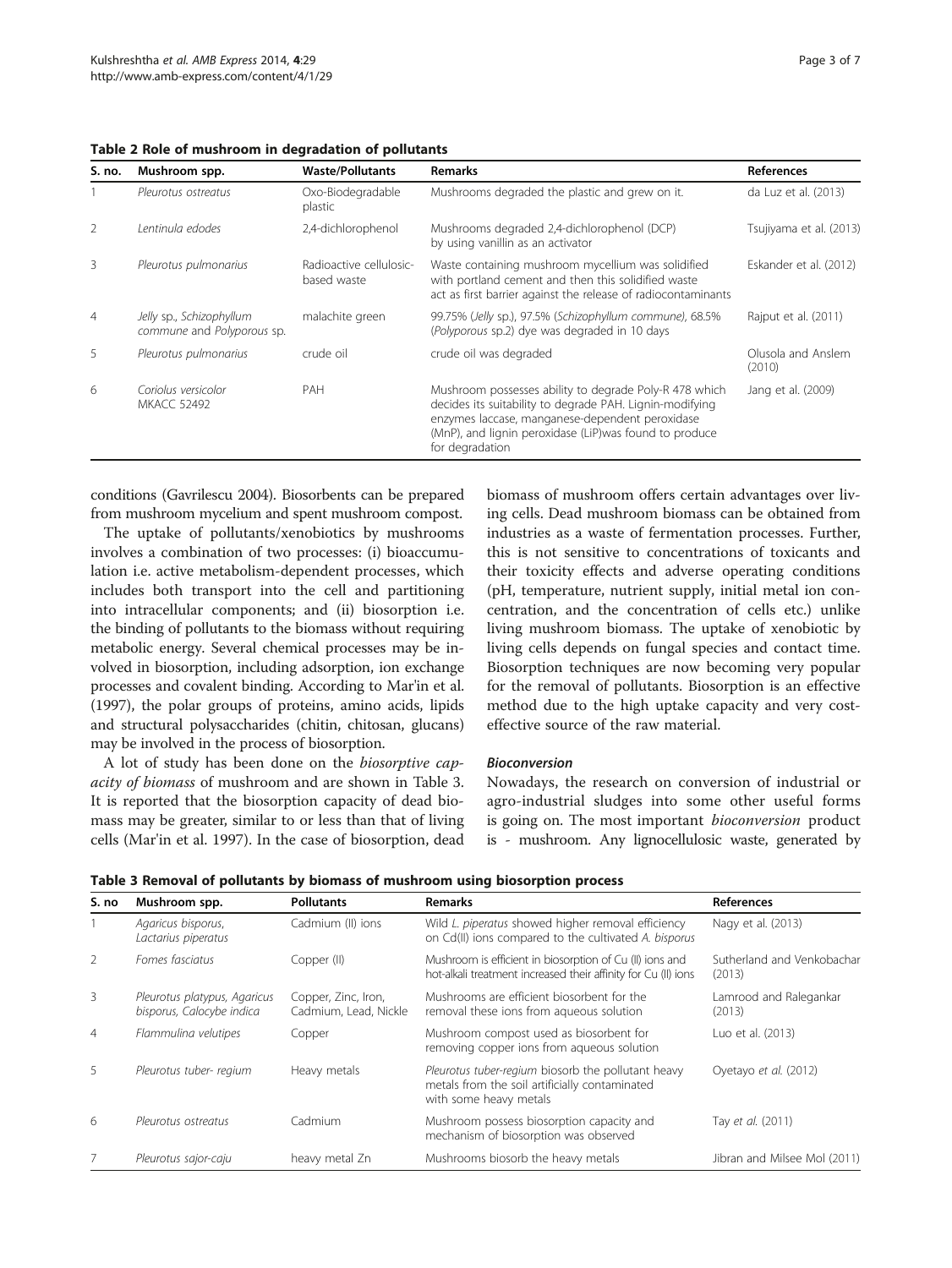industries, can be used for cultivation of mushroom which can be further use as a product. Mushroom species cultivated on industrial and agro-industrial wastes are given in Table 4. The choice of the substrate for the cultivation of mushroom is generally determined by the regional availability of the material.

Mushroom cultivation has also been successfully done on various industrial wastes (Singhal et al. [2005](#page-6-0); Kulshreshtha et al. [2010;](#page-6-0) Dulay et al. [2012](#page-5-0) and Kulshreshtha et al. [2013b](#page-6-0)). Applications of mushroom as mycoremediation tool in the bioconversion of these industrial wastes into protein rich mushroom carpophores (fruiting bodies of mushroom), on one hand provides mushroom and on the other hand helps in solving pollution problems, which their disposal may otherwise cause.

## Feasibility of the mycoremediation tool and processes

It is extremely important to carry out *feasibility study* before starting a remediation project in order to determine

the best conditions for the process and toxicity in the fruiting bodies. The most important parameters to define a contaminated site are: biodegradability, contaminant distribution, chemical reactivity of the contaminants, soil type and properties, oxygen availability and occurrence of inhibitory substances (Martín et al. [2004](#page-6-0)). The success of mycoremediation is governed by three important factorsavailability of mushroom, accessibility of contaminants and a conductive environment. Therefore, the knowledge on the physiology and ecology of the biological species or consortia involved and the characteristics of the polluted sites are decisive factors to select an adequate mycoremediation protocol (Martín et al. [2004\)](#page-6-0).

Mycoremediation of waste from the environment by mushroom has many advantages but at the same time it is a challenge for the researchers and engineers. Mycoremediation of wastes can be done in in situ and ex situ conditions. When it is carried out on site, it eliminates the need to transport the toxic materials to treatment

|                | S. no. Mushroom spp.                    | <b>Bioconversion of waste</b>                                                                                             | <b>Remarks</b>                                                                                                                                             | <b>References</b>              |
|----------------|-----------------------------------------|---------------------------------------------------------------------------------------------------------------------------|------------------------------------------------------------------------------------------------------------------------------------------------------------|--------------------------------|
| 1              | Pleurotus citrinopileatus               | Handmade paper and cardboard<br>industrial waste                                                                          | Successfully cultivated. Basidiocarps<br>possessed good nutrient content and<br>no genotoxicity                                                            | Kulshreshtha et al. (2013)     |
| $\overline{2}$ | Pleurotus ostreatus                     | Extract from the sawdust                                                                                                  | Biomass of mushroom was produced in<br>submerged liquid culture were analyzed                                                                              | Akinyele et al. (2012)         |
| 3              | Volvariella volvacea                    | Agro-industrial residues such as cassava,<br>sugar beet pulp, wheat bran and<br>apple pomase                              | Enzyme activities were measured during<br>the fermentation of substrates                                                                                   | Akinyele et al. (2011)         |
| 4              | Pleurotus florida                       | Handmade paper and cardboard<br>industrial waste                                                                          | Successfully cultivated. Basidiocarps<br>possessed normal morphology and<br>no genotoxicity                                                                | Kulshreshtha et al. (2010)     |
| 5              | Pleurotus                               | Cotton waste, rice straw, cocoyam peels<br>and sawdusts of Mansonia altissima,<br>Boscia angustifolia and Khaya ivorensis | Successfully cultivated with good crude<br>protein, crude fat and carbohydrate<br>contents in sporophores.                                                 | Kuforiji and Fasidi (2009)     |
| 6              | Pleurotus eous and<br>Lentinus connotus | Paddy straw, sorghum stalk, and banana<br>pseudostem                                                                      | Waste successfully bioconverted by<br>mushroom with good biological efficiency                                                                             | Rani et al. (2008)             |
| 7              | Pleurotus tuber-regium                  | Nigerian trees; Terminalia superba,<br>Mansonia altissima, Holoptelia grandis<br>and Miliciaexcelsa                       | Grow on trees                                                                                                                                              | Jonathan et al. (2008)         |
| 8              | Pleurotus tuber-regium                  | Cotton waste, sawdust of Khaya ivorensis<br>and rice straw                                                                | Sclerotia propagated on groundnut shells<br>and cocoyam peels with lipase and<br>phenoloxidase; cellulase, carboxymethyl<br>cellulase enzymatic activities | Kuforiji and Fasidi (2008)     |
| 9              | Lentinula edodes                        | Eucalyptus waste                                                                                                          | Successfully convert this waste and<br>qualitative and quantitative changes<br>were also measured                                                          | Brienzo et al. (2007)          |
| 10             | Lentinula edodes                        | Vineyard pruning (VP), barley straw (BS),<br>and wheat straw                                                              | Bioconversion of VP waste with shortest<br>primordium formation, highest biological<br>efficiency, highest yield and shortest<br>production cycle (6 days) | Gaitán-Hernández et al. (2006) |
| 11             | Lentinula tigrinus                      | Wheat straw                                                                                                               | Characterize the production of<br>lignocellulosic enzymes and bioconvert                                                                                   | Lechner and Papinutti (2006)   |

the wheat straw

12 V. volvacea Banana leaves (Musa sapientum lina) Efficient bioconversion with good yield Belewu and Belewu ([2005\)](#page-5-0)

#### Table 4 Bioconversion of waste by mushroom species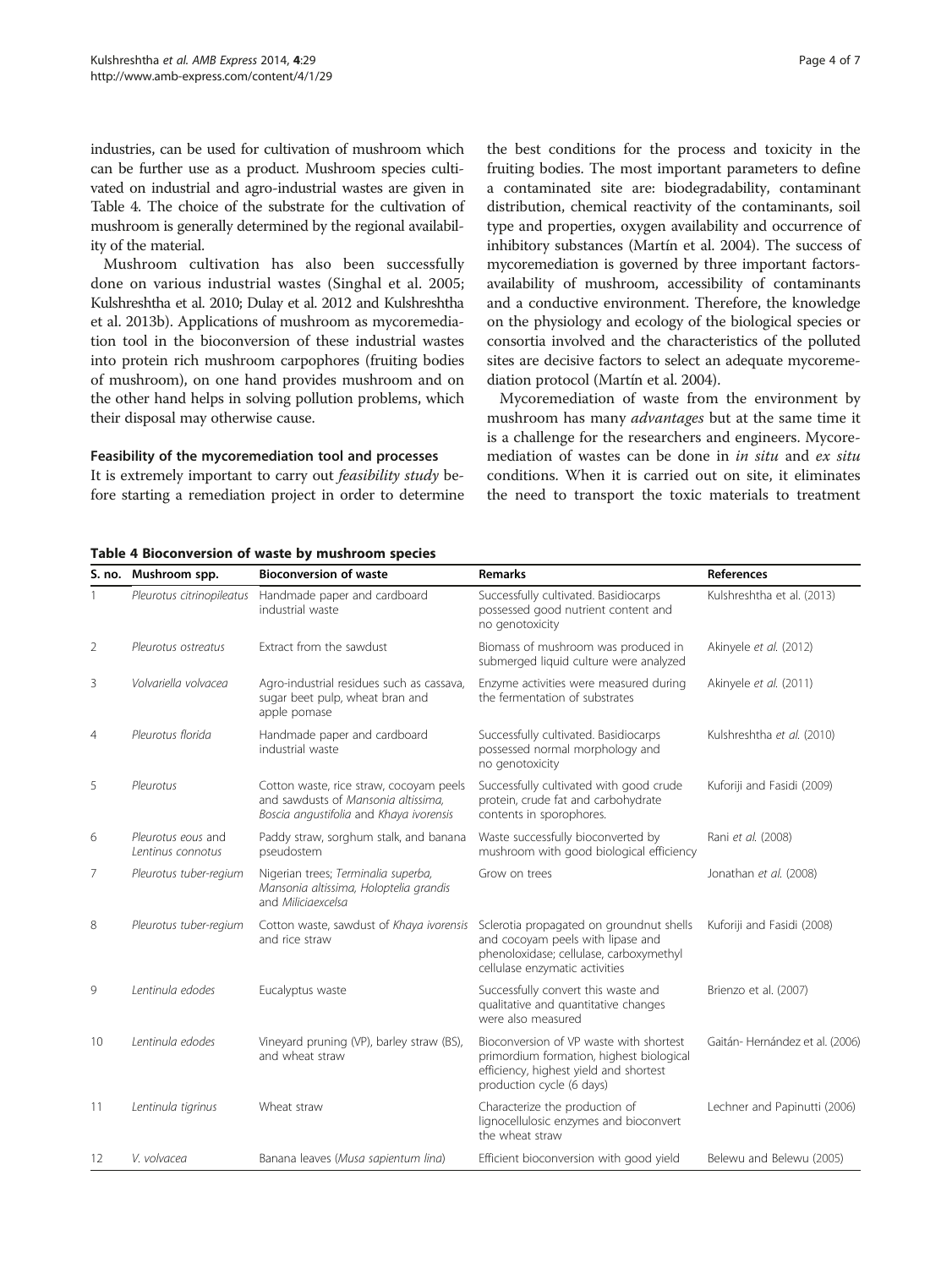sites. It is an environmentally friendly approach and needs only a small space, low cost, less skilled persons and can be applied easily in the field. In contrast to above, there are some disadvantages in applying this mycoremediation tool. Mushrooms require time to adapt to the environment and cleanup wastes. Mushroom cultivated on industrial wastes may possess toxicity/genotoxicity. Genotoxicity of mushrooms is influenced by genotoxicants that are present in waste used for their cultivation. Therefore, it is necessary to assess toxicity/genotoxicity of mushrooms if used for bioremediation purpose.

Toxicity level in the fruiting bodies is based on two facts, i.e. biodegradation and biosorption. Mushroom possesses the suitable enzymatic machinery for biodegradation which lead to the degradation of pollutants from the substrate and convert it into less toxic products. This renders the fruiting bodies safe for consumption. Recently, many papers have published which reported that mushroom not only able to degrade pollutants but also able to reduce the toxicity or mutagenicity (Kulshreshtha et al. [2013b](#page-6-0); Choi et al. [2013](#page-5-0); Malachová et al. [2006](#page-6-0)). Numerous studies stated that mutagenicity reduction by mushrooms is primarily species dependent. Kulshreshtha et al. [\(2011](#page-5-0)) and Kulshreshtha et al. [\(2013b\)](#page-6-0) reported Pleurotus florida was not found to have genotoxicity, however, Pleurotus citrinopileatus have had genotoxicity in their fruiting bodies when both were cultivated on industrial wastes and the mixture of wheat straw and industrial wastes under the same cultivation conditions.

Toxicity reduction is also dependent on the substrate. Same fungi may have different capability in degrading the different pollutants (Choi et al. [2013](#page-5-0)) due to the enzymes of mushrooms that are not only involved in degradation but also reducing the effects of toxic and genotoxic pollutants. Several researchers have proved the antimutagenic and antigenotoxic power of mushroom (Mendez-Espinoza et al. [2013;](#page-6-0) Taira et al. [2005;](#page-6-0) Mlinaric et al. [2004](#page-6-0); Filipic et al. [2002;](#page-5-0) Menoli et al. [2001\)](#page-6-0) which may be used to reduce the genotoxicity of the pollutants. Therefore, it is proved that besides having degradation power mushrooms can reduce the genotoxicants and toxic pollutants due to having antimutagenic and antigenotoxic power. These types of species of mushroom can be used for edible purposes and as feed for animals. This concept provides a natural guide to future research which should be focused on the need of research to degrade the pollutants in such a way that their disposal will not create another problem and fruiting bodies can be consumed safely. In contrast to this, absorption of pollutants by mushroom makes them unsuitable for consumption. Many researchers have reported the very high amount of metal content and mutagenicity in the fruiting bodies of mushrooms growing on polluted substrate, naturally or artificially, which is due to the absorption process (Tables [3 a](#page-2-0)nd 5). Wild Further information is needed about the level of toxicity in these mushrooms, ignorance of which will cause the associated health related problems.

Biosorption can become a good tool to remediate toxic metals threatening the environment (Lamrood and Ralegankar [2013](#page-6-0)) but on the other hand, this process generates non-consumable biomass which gives rise to the new problem of disposing it. Usually researchers have been focused on the use of mushroom mycelium for biosorption and compare the abilities of biomass for sorption (Table [3\)](#page-2-0). A very few publications reported the reason of varying power of biosorption to various types of mushroom (Kumhomkul and Panich-pat [2013;](#page-6-0) Das [2005\)](#page-5-0). This fact may be a decisive factor for further use of mushroom species.

It is proved that mushrooms have different abilities of biosorption, bioremediation, biodegradation and toxicity reduction. In my opinion, researchers should try to first remediate the heavy metals by cultivating high metal absorbing species of mushroom. However, low absorbing

| Table 5 Mutagenicity of naturally occurring and cultivated mushroom species detected by Ames test |  |  |  |
|---------------------------------------------------------------------------------------------------|--|--|--|
|---------------------------------------------------------------------------------------------------|--|--|--|

| S. no. | Mushroom types                                                                           | <b>Mutagenicity test results</b>                                                                                                                                       | Reference                    |
|--------|------------------------------------------------------------------------------------------|------------------------------------------------------------------------------------------------------------------------------------------------------------------------|------------------------------|
|        | Nine wild and two cultivated species of Spanish<br>edible mushrooms                      | The mushrooms were mutagenic to TA100 and TA98 strains                                                                                                                 | Morales et al., (1990)       |
|        | Wild and commercially grown mushrooms                                                    | Presence of microsomal enzymes (S-9) reduced the<br>mutagenic effects of all the mushrooms, with the exception<br>of Agaricus abruptibulbus and Cantharellus cibarius. | Gruter et al., (1991)        |
|        | Agaricus bisporus                                                                        | Direct-acting mutagenic response in various Salmonella<br>typhimurium strains, TA104. Agaritine is not responsible<br>for the mutagenicity of mushroom extracts        | Papaparaskeva et al., (1991) |
|        | Agaricus bisporus                                                                        | Agaritine was weakly mutagenic, in the absence of an<br>activation system, in Salmonella typhimurium strain TA104.                                                     | Walton et al., (1997)        |
| 5.     | Pleurotus florida cultivated on handmade paper<br>and cardboard industrial waste         | Not mutagenic with either TA 98 or TA 100 strain                                                                                                                       | Kulshreshtha et al., (2011)  |
| 6      | Pleurotus citrinopileatus cultivated on handmade<br>paper and cardboard industrial waste | Mushroom extract is mutagenic with TA 98 strain                                                                                                                        | Kulshreshtha et al., (2013)  |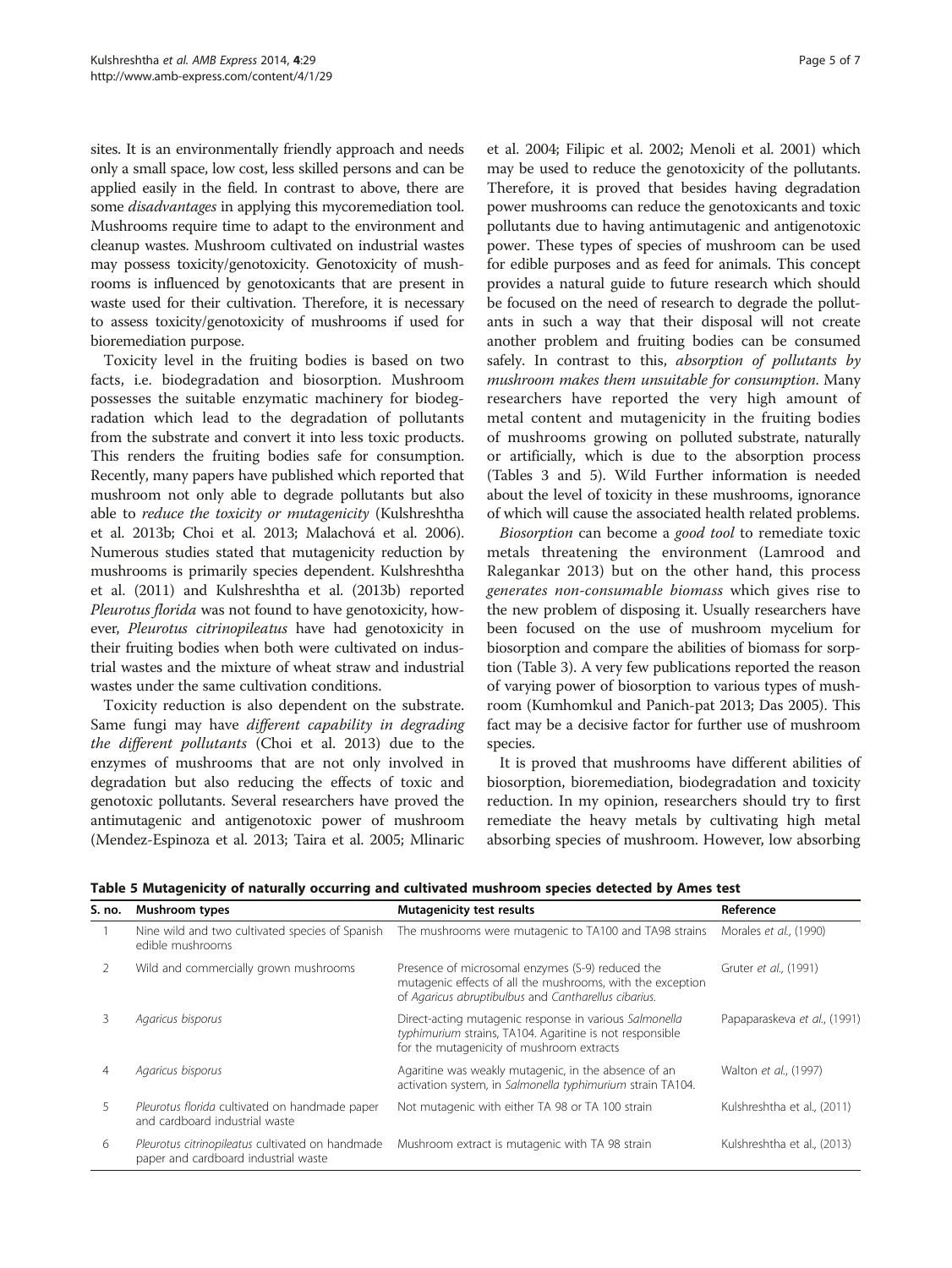<span id="page-5-0"></span>edible species can be used to cultivate on waste so that absorption of the pollutants can be minimized. Researchers should also try to develop the method of using biomass repeatedly for the biosorption of pollutants which will also reduce the waste generation. The toxicity or genotoxicity of these mushroom species should be assessed and thereafter, non-toxic mushroom species can be used for consumption. However, in the case of remediation of pollutants preference should be given to those species which can degrade the pollutants. The safe species will be selected to remediate a particular type of waste and further use for consumption.

# Conclusion

Mushroom is a tremendous boon to the idea of using this for mycoremediation process as a real-world solution. The cultivation of edible mushroom on agricultural and industrial wastes may thus be a value added process capable of converting these discharges, which are otherwise considered to be wastes, into foods and feeds. Besides producing nutritious mushroom, it reduces genotoxicity and toxicity of mushroom species. Mycoremediation through mushroom cultivation will alleviate two of the world's major problems i.e. waste accumulation and production of proteinaceous food simultaneously. Thus, there is a need for further research towards the exploitation of potential of mushroom as bioremediation tool and its safety aspects for consumption as product.

#### Competing interests

The authors declare that they have no competing interests.

#### Acknowledgement

We are thankful to Rajasthan Department of Science and Technology (DST), Jaipur for providing financial support for conducting work (Sanction No. 2005/3951-67). We are also thankful to University Grants commission (UGC) for their support and grant (F. No. 40-113/2011, SR). We are also thankful to DST (Delhi), and Center for International Co-operation in Science (CICS), Chennai for providing travel grant to present my research in an International conference "Bioproduct-2012".

#### Author details

<sup>1</sup> Amity Institute of Biotechnology, Amity University Rajasthan, 14- Gopal Bari, Ajmer Road, A-200, Vaishali Nagar, Jaipur 302021, Rajasthan, India. <sup>2</sup> Department of Zoology, University of Rajasthan, JLN Marg, Jaipur 302005, India. <sup>3</sup>Department of Life Sciences, The IIS University, Gurukul Marg, Mansarovar, Jaipur 302020, India.

## Received: 15 January 2014 Accepted: 17 January 2014 Published online: 01 April 2014

#### References

- Ajith TA, Janardhanan KK (2007) Indian Medicinal Mushrooms as a Source of Antioxidant and Antitumor Agents. J Clin Biochem Nutr 40:157–162, doi:10.3164/jcbn.40.157
- Akinyele BJ, Olaniyi OO, Arotupin DJ (2011) Bioconversion of selected agricultural wastes and associated enzymes by Volvariella volvacea: An edible mushroom. Res J Microbiol 6:63–70, doi:10.3923/jm.2011.63.70
- Akinyele JB, Fakoya S, Adetuyi CF (2012) Anti-growth factors associated with Pleurotus ostreatus in a submerged liquid fermentation. Malaysian J Microbiol 8:135–140
- Belewu MA, Belewu KY (2005) Cultivation of mushroom (Volvariella volvacea) on banana leaves. African J Biotechnol 4:1401–1403
- Brienzo M, Silva EM, Milagres AM (2007) Degradation of eucalyptus waste components by Lentinula edodes strains detected by chemical and near-infrared spectroscopy methods. Appl Biochem Biotechnol 141:37–50
- Choi YS, Long Y, Kim MJ, Kim JJ, Kim GH (2013) Decolorization and degradation of synthetic dyes by Irpex lacteus KUC8958. J Environ Sci Health A Tox Hazard Subst Environ Eng 48:501–508, doi:10.1080/10934529.2013.730419
- Da Luz JMR, Paes SA, Nunes MD, da Silva MCS, Kasuya MCM (2013) Degradation of Oxo-Biodegradable Plastic by Pleurotus ostreatus. PLoS ONE 8(8):69386, doi:10.1371/journal.pone.0069386
- Das N (2005) Heavy metals biosorption by mushrooms. NPR 4:454–459
- Dulay RMR, Parungao AG, Kalaw SP, Reyes RG (2012) Aseptic cultivation of Coprinus comatus (O. F. Mull.) Gray on various pulp and paper wastes. Mycosphere 3:392–397, doi:10.5943/mycosphere/3/3/10. 392
- Eskander SB, Abd El-Aziz SM, El-Sayaad H, Saleh HM (2012) Cementation of bioproducts generated from biodegradation of radioactive cellulosic-based waste simulates by mushroom. ISRN Chemical Engineering, doi:10.5402/ 2012/329676
- Filipic M, Umek A, Mlinaric A (2002) Screening of Basidiomycete mushroom extracts for antigenotoxic and bio-antimutagenic activity. Harmazie 57:416–420
- Gaitán-Hernández R, Esqueda M, Gutiérrez A, Sánchez A, Beltrán-García M, Mata G (2006) Bioconversion of agrowastes by Lentinula edodes: The high potential of viticulture residues. Appl Microbiol Biot 71:432–439, doi:10.1590/S1517-83822011000100004
- Gameiro PH, Nascimento JS, Rocha BH, Piana CF, Santos RA, Takahashi CS (2013) Antimutagenic effect of aqueous extract from Agaricus brasiliensis on culture of human lymphocytes. J Med Food 16:180–183, doi:10.1089/jmf.2012.0068
- Gao Y, Dai X, Chen G, Ye J, Zhou S (2003) A randomized, placebo-controlled, multicenter study of Ganoderma lucidum (W. Curt.:Fr.) Lloyd (Aphylloromycetidae) polysaccharides (Ganopoly R) in patients with advanced lung cancer. Int J Med Mushrooms 5:369–381
- Gavrilescu M (2004) Removal of heavy metals from the environment by biosorption. Eng Life Sci 4:219–232, doi:10.1002/elsc.200420026
- Gruter A, Friederich U, Wurgler FE (1991) The mutagenicity of edible mushrooms in a histidine-independent bacterial test system. Food Chem Toxicol 29:159–65
- Hammel KE, Green B, Gai WZ (1991) Ring fission of anthracene by a eukaryote. Proc Natl Acad Sci USA 88:10605–10608, doi:10.1073/pnas.88.23.10605
- Heinfling MJ, Martínez AT, Martínez M, Bergbauer Szewzyk U (1998) Transformation of industrial dyes by manganese peroxidases from Bjerkandera adusta and Pleurotus eryngii in a manganese-independent reaction. Appl Environ Microbiol 64:2788–2793
- Jang KY, Cho SM, Seok SJ, Kong WS, Kim GH, Sung JM (2009) Screening of biodegradable function of indigenous ligno-degrading mushroom using dyes. Mycobiology 37:53–61, doi:10.4489/MYCO.2009.37.1.053
- Jibran AK, Milsee Mol JP (2011) Pleurotus sajor-caju Protein: A potential biosorptive agent. Adv Bio Tech 11:25–27
- Johannes C, Majcherczyk A, Hüttermann A (1996) Degradation of anthracene by laccase of Trametes versicolor in the presence of different mediator compounds. Appl Microbiol Biot 46:313–317, doi:10.1007/s002530050823
- Jonathan SG, Fasidi IO, Ajayi AO, Adegeye O (2008) Biodegradation of Nigerian wood wastes by Pleurotus tuber-regium (Fries) Singer. Bioresource Technol 99:807–811, doi:10.1016/j.biortech.2007.01.005
- Kang MY, Rico CW, Lee SC (2012) In vitro antioxidative and antimutagenic activities of oak mushroom (Lentinus edodes) and king Oyster mushroom (Pleurotus eryngii) byproducts. Food Sci Biotechnol 21:167–173, doi:10.1007/s10068-012-0021-5
- Kodama N, Komuta K, Nanba H (2002) Can maitake MD-fraction aid cancer patients? Altern Med Rev 7:236–239
- Kuforiji OO, Fasidi IO (2008) Enzyme activities of Pleurotus tuber-regium (Fries) Singer, cultivated on selected agricultural wastes. Bioresource Technol 99:4275–4278, doi:10.1016/j.biortech.2007.08.053
- Kuforiji OO, Fasidi IO (2009) Biodegradation of agro-industrial wastes by an edible mushroom Pleurotus tuber-regium (Fr.). J Environ Biol 30:355–358
- Kulshreshtha S, Mathur N, Bhatnagar P (2011) Pros and cons of P.florida cultivation for managing waste of handmade paper and cardboard industries. IIOAB Journal, spl 2:45–48
- Kulshreshtha S, Mathur N, Bhatnagar P (2013a) Mycoremediation of paper, pulp and cardboard industrial wastes and pollutants. In: Goltapeh EM, Danesh YR,